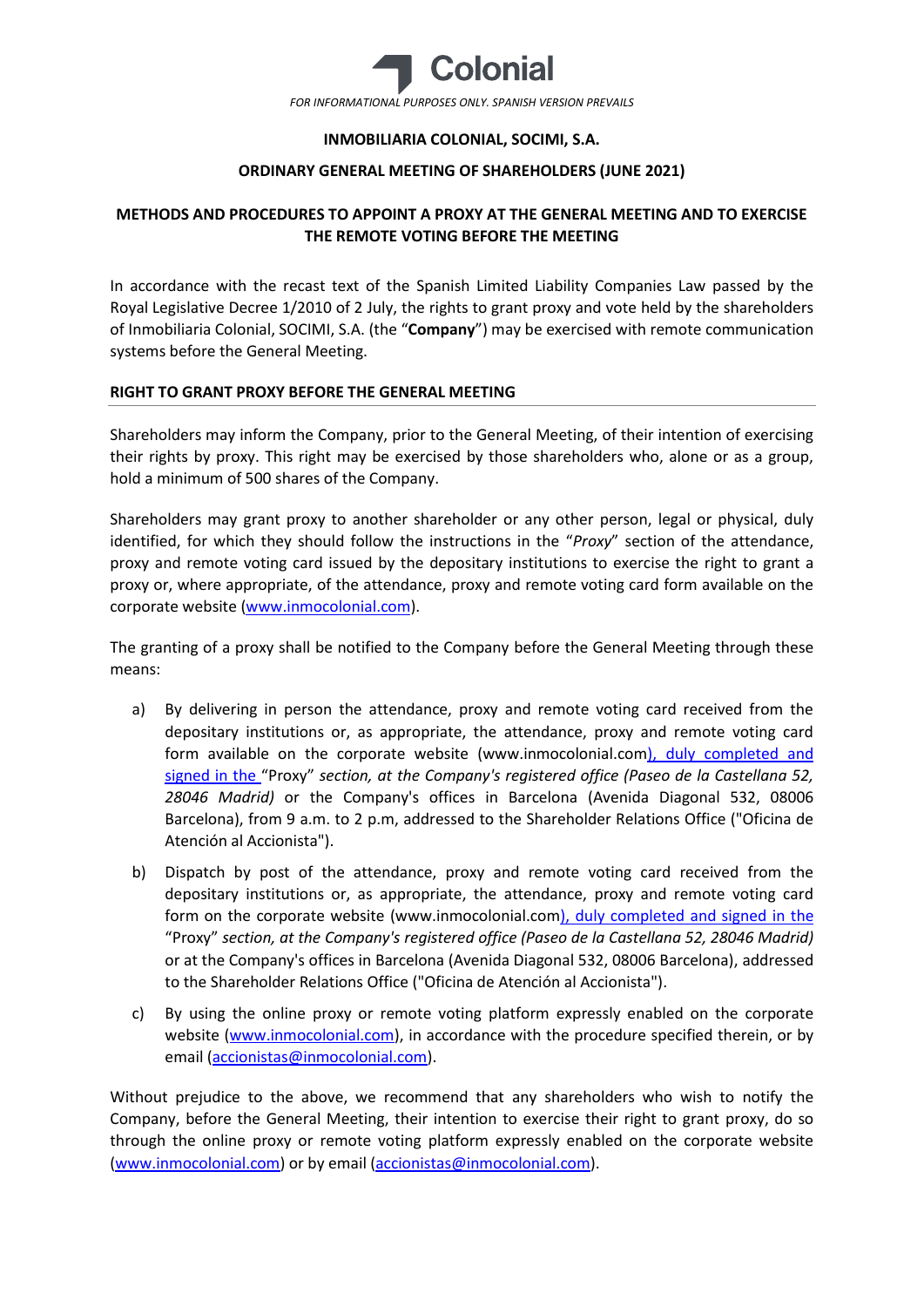

#### *FOR INFORMATIONAL PURPOSES ONLY. SPANISH VERSION PREVAILS*

The notification of a proxy by any of the means set forth in paragraphs a), b) and c) above should be received by the Company, with satisfactory proof of identity, at least twenty-four (24) hours before the date scheduled for the General Meeting on the first call, that is, before 4 p.m. on 28 June 2021, without prejudice to the Chairman's power to admit any proxies received thereafter. Otherwise, it will be understood as not granted.

A proxy may represent more than one shareholder, without any restrictions on the number of shareholders he/she can represent. A proxy who represents several shareholders may cast both affirmative and negative votes in accordance with the instructions given by each shareholder.

Representation may be revoked at any time. The attendance of the shareholder represented at the General Meeting, either personally or remotely, involves the revocation of any delegation, regardless of its date.

Any proxies received with no indication of the specific person to whom the shareholder has granted his/her representation shall be deemed granted to the Chairman of the General Meeting or his/her substitute in case of conflict of interests.

The proxy's failure to attend the General Meeting will mean that the shares he/she represents will not be counted in verifying the quorum to convene the General Meeting.

The Chairman and the Secretary of the General Meeting shall have the broadest powers to recognise the validity of the proxy or any document evidencing such representation.

Proxies attending the General Meeting by electronic means should follow, if they wish to exercise their rights to grant proxy, the procedure specified in the document "*Instructions for attending and voting at the General Meeting by electronic means*" available in the section on General Meeting of Shareholders 2021 ("Online Attendance") on the Company's website ([www.inmocolonial.com\)](http://www.inmocolonial.com/). For matters not expressly regulated, the same rules provided in the Regulations of the General Meeting for physical attendance to the General Meeting will apply.

## **REMOTE VOTING BEFORE THE GENERAL MEETING**

Shareholders may cast their votes in writing on the motions proposed for the items included in the agenda and shall inform the Company of this, before the General Meeting, through these methods:

- a) By delivering in person the attendance, proxy and remote voting card received from the depositary institutions or, as appropriate, the attendance, proxy and remote voting card form available on the corporate website [\(www.inmocolonial.com\)](http://www.inmocolonial.com/), duly completed and signed in the "Remote voting" section, at the Company's registered office (Paseo de la Castellana No. 52, 28046 Madrid) or at the Company's offices on Barcelona (Avenida Diagonal 532, 08006 Barcelona), from 9 a.m. to 2 p.m., addressed to the Shareholder Relations Office ("Oficina de Atención al Accionista").
- b) Dispatch by post of the attendance, proxy and remote voting card received from the depositary institutions or, as appropriate, the attendance, proxy and remote voting card form on the corporate website [\(www.inmocolonial.com\)](http://www.inmocolonial.com/), duly completed and signed in the "Remote voting" *section, at the Company's registered office (Paseo de la Castellana 52, 28046 Madrid)* or at the Company's offices in Barcelona (Avenida Diagonal 532, 08006 Barcelona), addressed to the Shareholder Relations Office ("Oficina de Atención al Accionista").